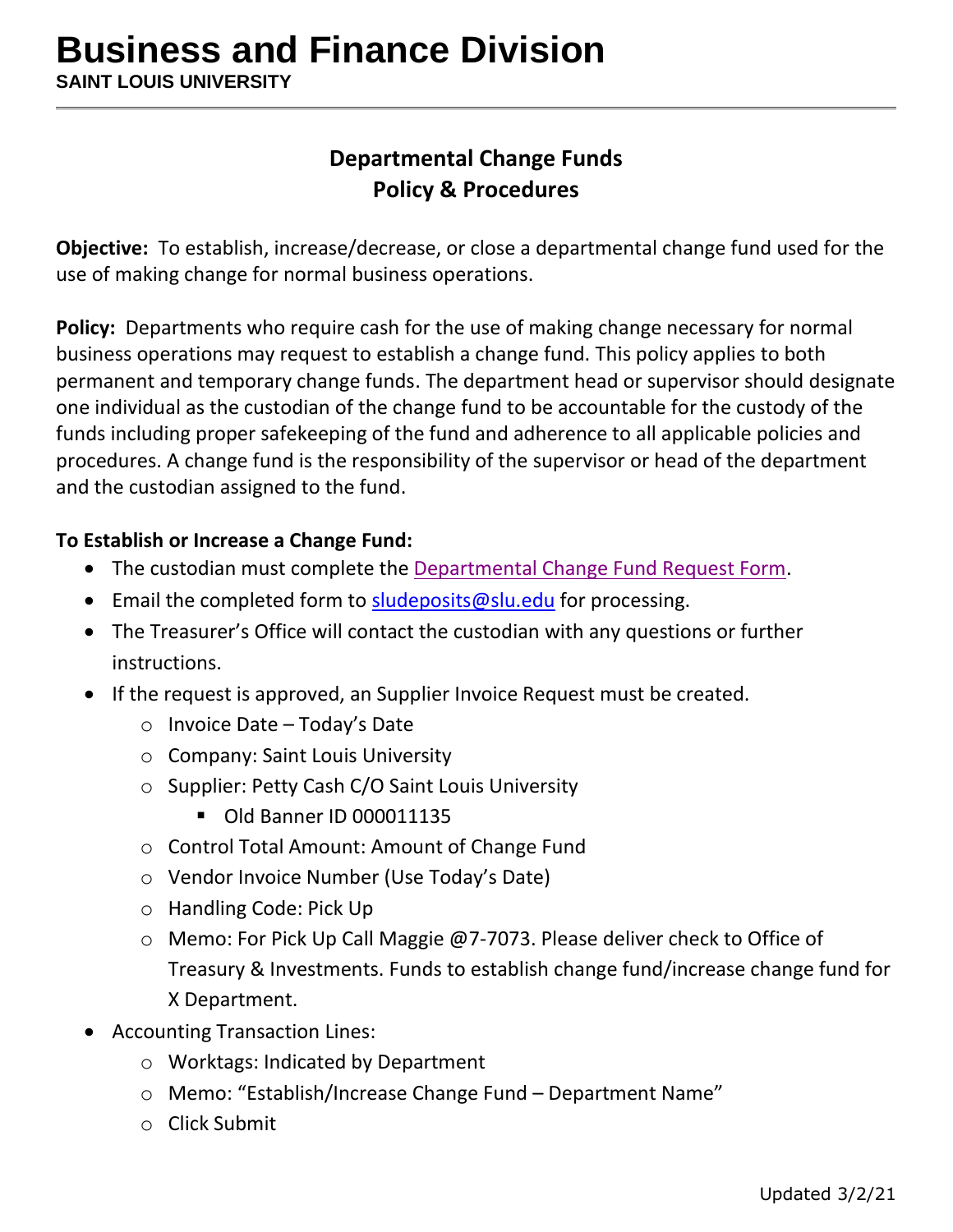- o Scan and save a copy of the Supplier Invoice Request. Ensure that the Supplier Invoice Request is approved by the department.
- $\circ$  Email [sludeposits@slu.edu](mailto:sludeposits@slu.edu) with Supplier Invoice Request number.
- o Once the Office of Treasury & Investments receives the funds, they will contact the custodian to schedule a pick-up.
- $\circ$  Pick-up is located at the Wool Center 3545 Lindell Blvd on the 3<sup>rd</sup> Floor.
- $\circ$  A University I.D. must be presented to pick up the cash. The custodian must sign for the cash and is responsible for the safe-keeping of the fund and adhering to all applicable policies and procedures.

# **Use and Maintenance of a Change Fund:**

- Change funds must be maintained in a locked, secure location at all times. Access to the fund should be limited to the fund custodian and his/her supervisor.
- Cashing checks from a change fund is prohibited.
- Borrowing from change funds is prohibited.
- Change funds should be reconciled and documented by the custodian on a monthly basis to ensure that cash agrees to the total of the change fund. An independent reconciliation should be performed by the custodian's supervisor on no less than an annual basis. Any discrepancies should be immediately reported to the Office of Treasury & Investments.
- The Office of Treasury & Investments must be notified immediately of any changes to the custodial department's name or location, as well as, the custodian or department head assigned to the fund.
- On an annual basis, the Office of Treasury & Investments will send confirmations to all change fund custodians to verify fund information for the prior fiscal year. The custodian and department head/supervisor will be responsible for completing the confirmation. Failure to respond to the change fund confirmation letter may result in automatic closure of the fund
- Change funds are subject to periodic surprise audits by Saint Louis University internal and external auditors and by the Office of Treasury & Investments. Change funds that are not used in compliance with this policy or which have significant discrepancies may be closed.

# **Close or Reduce a Change Fund:**

- To close or reduce a change fund, complete the [Departmental Change Fund Request](https://www.slu.edu/business-finance/departments-and-offices/treasury-investments/index.php)  [Form.](https://www.slu.edu/business-finance/departments-and-offices/treasury-investments/index.php)
- Email the completed form to [sludeposits@slu.edu.](mailto:sludeposits@slu.edu)